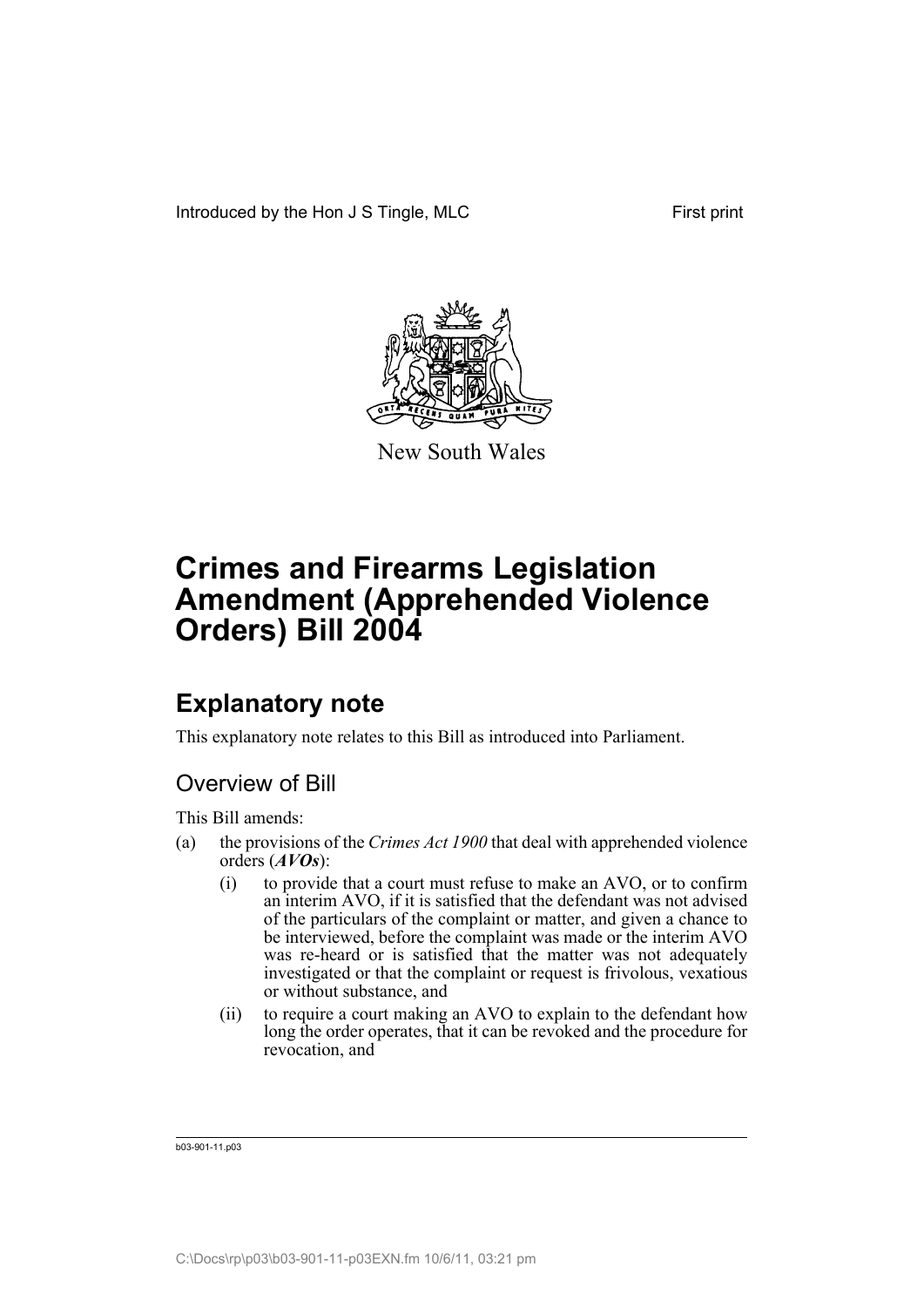Explanatory note

- (iii) to create an obligation to return firearms licences and permits to the defendant when an AVO is revoked, and
- (iv) to create offences of making vexatious, frivolous or false applications (complaints) or requests for AVOs, and
- (b) the provisions of the *Firearms Act 1996* that require firearms and firearms licences and permits to be surrendered when an AVO is made:
	- (i) to provide that the current restrictions on being issued with a licence or permit that apply to any person who has, at any time within 10 years before applying for a licence or permit, been subject to an AVO only apply if the person held a firearms licence or permit at the time the AVO was made, and
	- (ii) to provide that a licence or permit is no longer automatically suspended or revoked on the making of an interim AVO or an AVO but is suspended or revoked only if the court specifically so orders, and
	- (iii) to provide that the negative consequences of the making of an AVO on a person's ability to obtain a licence, permit or certain employment do not apply automatically but apply only when the court specifically so orders, and
	- (iv) to provide that if an AVO is revoked, any licence or permit that was revoked by the making of the AVO is restored and must be returned to its holder, and
	- (v) to provide for any firearm surrendered or seized because of the suspension or revocation of a licence or permit to be immediately returned to its owner if an AVO is revoked.

## Outline of provisions

**Clause 1** sets out the name (also called the short title) of the proposed Act.

**Clause 2** provides for the commencement of the proposed Act on the date of assent.

**Clause 3** is a formal provision giving effect to the amendments to the *Crimes Act 1900* set out in Schedule 1.

**Clause 4** is a formal provision giving effect to the amendments to the *Firearms Act 1996* set out in Schedule 2.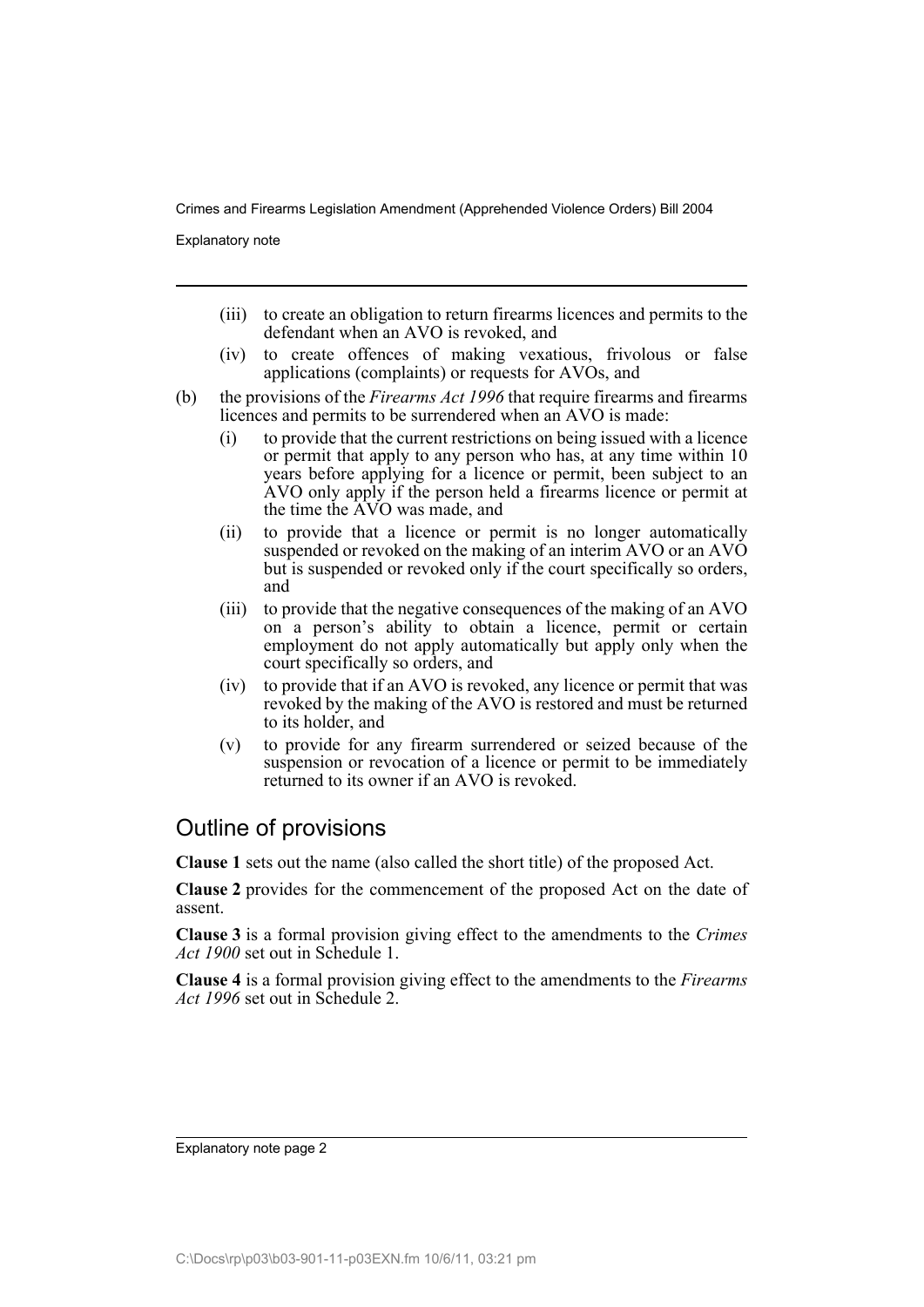Explanatory note

## **Schedule 1 Amendment of Crimes Act 1900**

Part 15A of the *Crimes Act 1900* deals with apprehended violence. It provides for the making of apprehended domestic violence orders (*ADVOs*) and apprehended personal violence orders (*APVOs*), which are generally described as *apprehended violence orders* (*AVOs*). A court may make an AVO only if the court is satisfied on the balance of probabilities that the person it seeks to protect has reasonable grounds to fear, and in fact fears, certain domestic violence or personal violence or other unlawful acts. Part 15A also provides for the making of interim AVOs by a court and for the confirmation of those orders (where appropriate) at a further hearing of the matter.

## **Duty to refuse to make AVO or interim AVO or issue certain process**

**Schedule 1 [1] and [3]** provide that a court must refuse to make an AVO if it is satisfied that:

- (a) the defendant was not advised of the particulars of the complaint before the complaint was made, or
- (b) the defendant was not given an opportunity to be officially interviewed regarding the particulars of the complaint before the complaint was made, or
- (c) the particulars of the complaint were not adequately investigated before the complaint was made, or
- (d) the complaint is frivolous, vexatious or without substance.

**Schedule 1 [7]** imposes a similar obligation on a court considering whether or not to confirm an interim AVO.

**Schedule 1 [2] and [5]** provide that a court has an obligation to refuse to issue process in respect of  $\widehat{AVOs}$  if the court is satisfied that the complaint is frivolous, vexatious or without substance. **Schedule 1 [4]** makes a consequential amendment.

## **AVOs and interim AVOs made with consent of parties**

**Schedule 1 [6]** provides that a court must not make an AVO or interim AVO with the consent of both parties unless the court is satisfied that, before giving his or her consent, the defendant was given a written statement explaining the consequences of the making of an AVO or interim AVO on the defendant's ability to possess a firearm, his or her ability to be issued with or hold a licence or permit under the *Firearms Act 1996* and his or her eligibility to hold certain employment.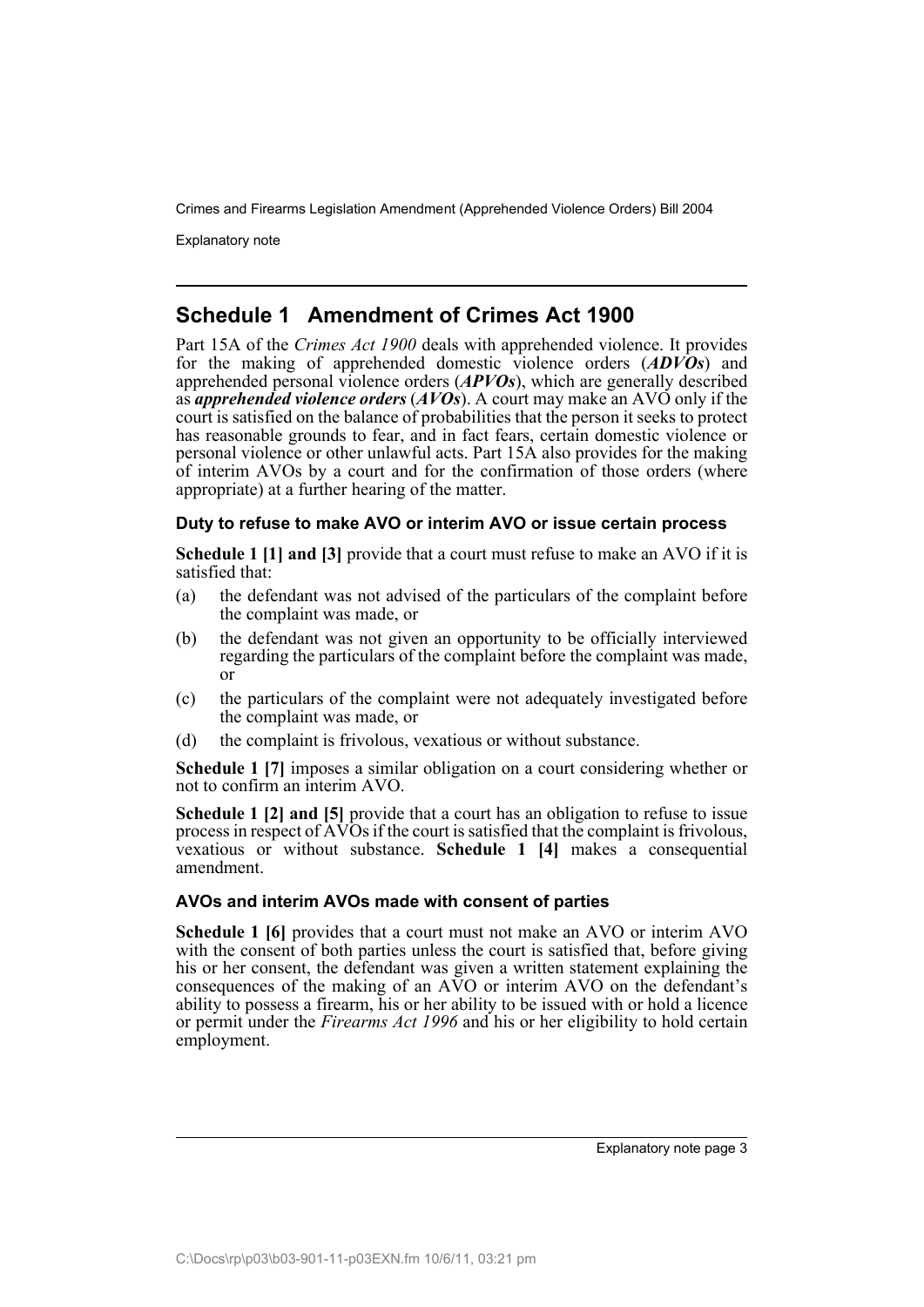Explanatory note

## **Defendant must be told how long AVO applies**

**Schedule 1 [8]** requires a court that makes an AVO to ensure that the defendant is given a written statement explaining how long the AVO applies for, that it can be revoked and the procedure for revocation.

## **No costs if AVO successfully revoked**

**Schedule 1 [9]** provides that if a person has an AVO against him or her revoked, he or she is not liable to pay court costs or any other participant's costs.

### **Obligation to return firearms licence or permit if AVO is revoked**

When a court makes an AVO it can make an order requiring the defendant to surrender to the Commissioner of Police any licence, permit or other authority that the defendant holds under the *Firearms Act 1996*.

Section 562F of the *Crimes Act 1900* provides for an AVO to be revoked, but does not explain the impact of that revocation on a firearms licence, permit or authority that was previously surrendered.

**Schedule 1 [10]** provides that if a court revokes an AVO it must also make an order requiring the Commissioner of Police to return to the defendant any licence or permit surrendered in compliance with the original AVO.

## **Offences relating to making of complaints for AVOs and requests for interim AVOs**

**Schedule 1 [11]** makes it an offence to make a frivolous or vexatious complaint for an AVO or request for an interim AVO, to make a complaint or request that is without substance or to make a complaint or request that contains false or misleading statements.

## **Schedule 2 Amendment of Firearms Act 1996**

Various provisions of the *Firearms Act 1996* provide for the consequences of the making of an AVO (which is defined in section 4 (1) of that Act to include the making of an interim order that is confirmed):

- (a) sections 11 (5) (c) and 29 (3) (c) provide that a firearms licence or permit under the Act must not be issued to a person who is subject to an AVO or who has, at any time within 10 years before the application for the licence or permit was made, been subject to an AVO (other than an AVO that has been revoked), and
- (b) section 23 provides for the automatic suspension of a licence on the making of an interim AVO, and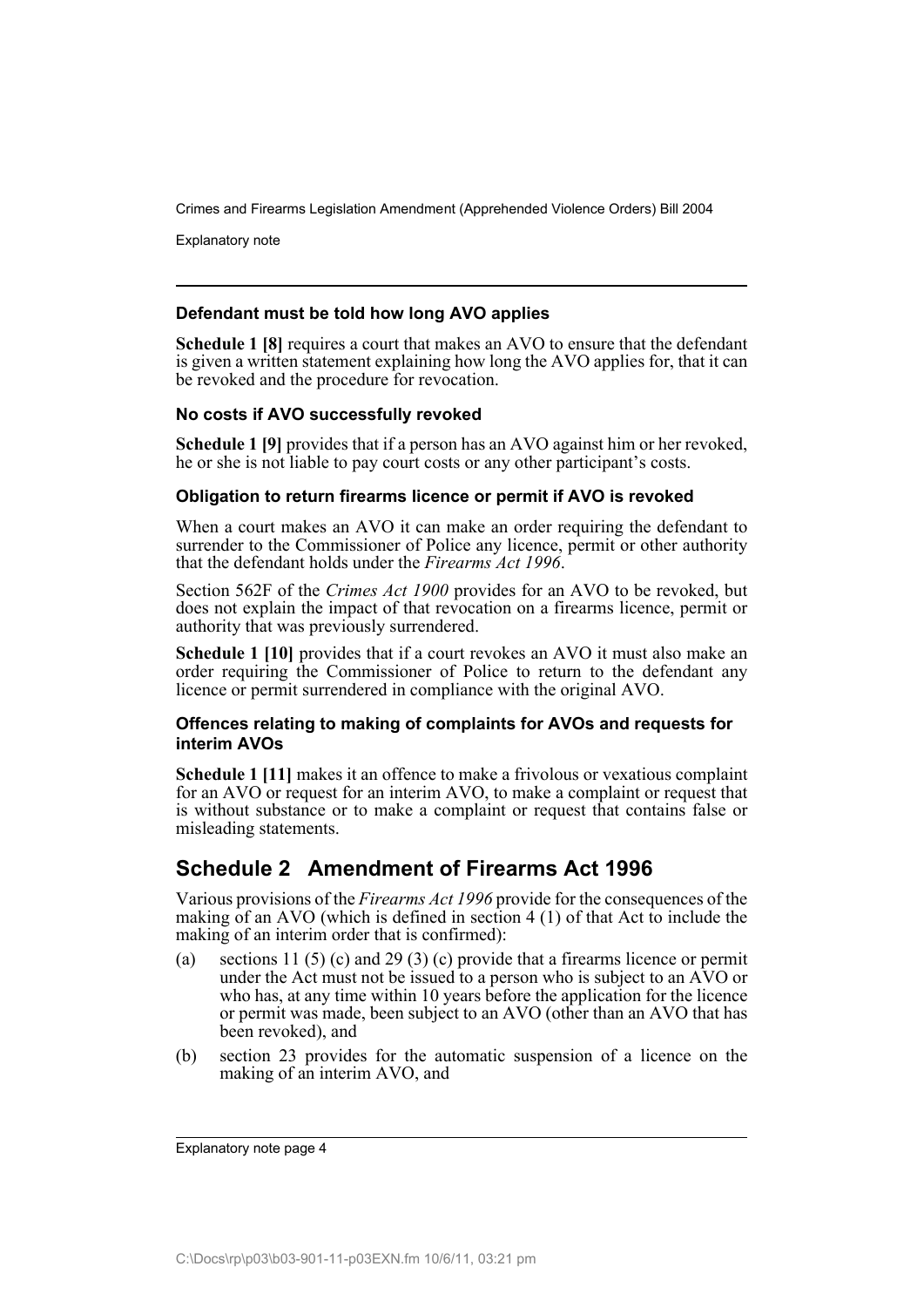Explanatory note

- (c) section 24 provides for the automatic revocation of a licence that authorises a person to possess or use a firearm if the licensee becomes subject to an AVO, and
- (d) section 25 (1) requires a person whose licence is suspended or revoked to immediately surrender to a police officer any firearm in the person's possession and any licence under the Act, and
- (e) section 25 (2) authorises a police officer to seize any firearm in the possession of a person whose licence is suspended or revoked, and
- (f) section 30 (4) provides that a permit may be suspended or revoked for any reason for which a licence may be suspended or revoked, and
- (g) section 44A prevents a firearms dealer from employing, or allowing to participate in the management of the dealer's business, any person subject to an AVO.

## **Change to general restrictions on issue of licences or permits**

**Schedule 2 [1]** provides that the current restriction on being issued with a licence that applies to any person who has, at any time within 10 years before applying for a licence, been subject to an AVO only applies if the person held a firearms licence or permit at the time the AVO was made.

**Schedule 2 [7]** makes the same amendment to the restrictions on the issuing of permits.

## **Impact of making of AVO on licences, permits and employment**

**Schedule 2 [2]** substitutes section 23, which presently provides that a licence is automatically suspended on the making of an interim AVO, so that a licence is suspended only if the court makes a specific order for that suspension.

**Schedule 2 [3]** amends section 24 (1), which presently provides that a licence is automatically revoked on the making of an AVO, to remove reference to that revocation.

**Schedule 2 [4**] provides instead that a licence is revoked only if the court makes a specific order for that revocation (*a revocation order*).

**Schedule 2 [8]** makes a consequential amendment.

**Schedule 2 [6]** (to the extent that it inserts proposed section 25A) provides that a court that makes an apprehended violence order against a person may order that the making of the apprehended violence order is to be disregarded for the purposes of section 11, 29 or 44A (that is, from the provisions that would otherwise disqualify a person from holding a licence, a permit or certain employment).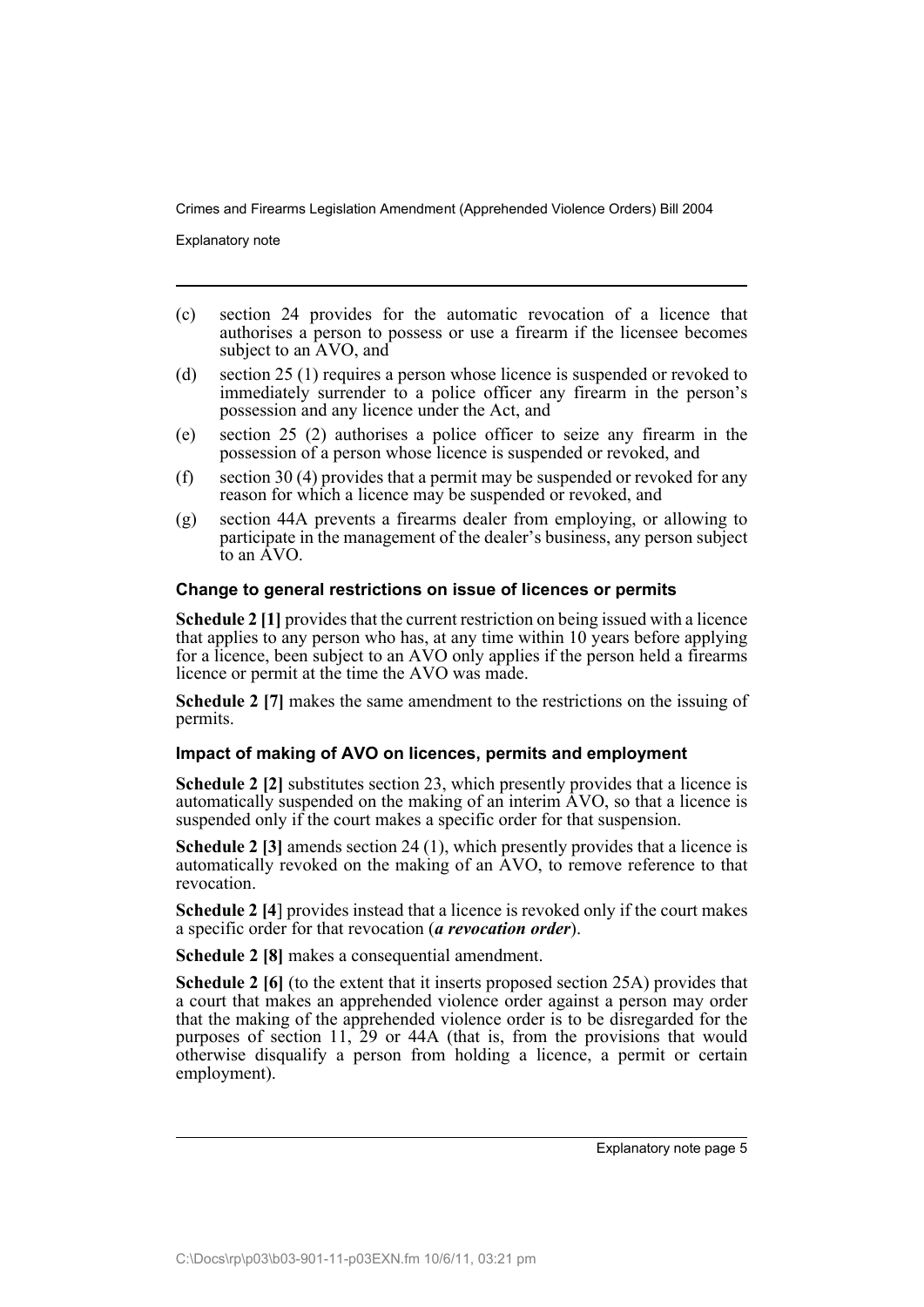Explanatory note

**Schedule 2 [1], [7] and [9]** make consequential amendments.

### **Restoration of licences, permits and firearms when AVO revoked**

An AVO may be revoked by an order under section 562F of the *Crimes Act 1900*. However, the *Firearms Act 1996* does not make any provision for the consequences of such a revocation.

**Schedule 2 [5]** imposes a duty on the Commissioner of Police to ensure that any firearm surrendered or seized because of the making of an AVO is maintained in the same condition as when it was surrendered or seized.

**Schedule 2 [6]** (to the extent that it inserts proposed sections 25B and 25C) provides that if an AVO or a revocation order is revoked, the licence or permit revoked by the making of an AVO or revocation order is restored. It also provides for the licence or permit to be returned to the person and for any firearm surrendered or seized because of the suspension or revocation of a licence or permit to be immediately returned.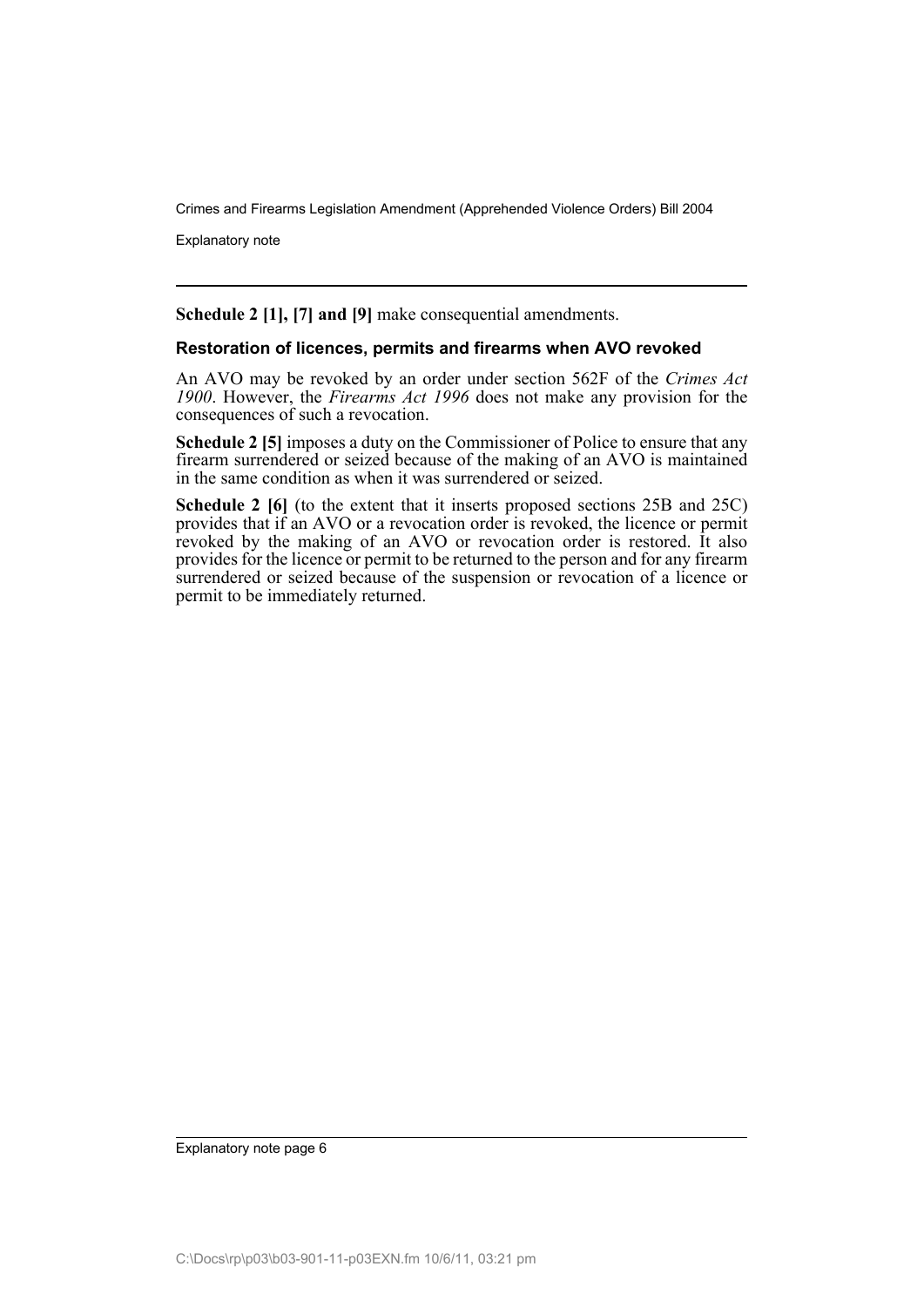Introduced by the Hon J S Tingle, MLC First print



New South Wales

## **Crimes and Firearms Legislation Amendment (Apprehended Violence Orders) Bill 2004**

## **Contents**

|                                           | Page |
|-------------------------------------------|------|
| Name of Act                               |      |
| Commencement                              |      |
| Amendment of Crimes Act 1900 No 40        |      |
| Amendment of Firearms Act 1996 No 46      |      |
| Schedule 1 Amendment of Crimes Act 1900   | 3    |
| Schedule 2 Amendment of Firearms Act 1996 |      |
|                                           |      |

b03-901-11.p03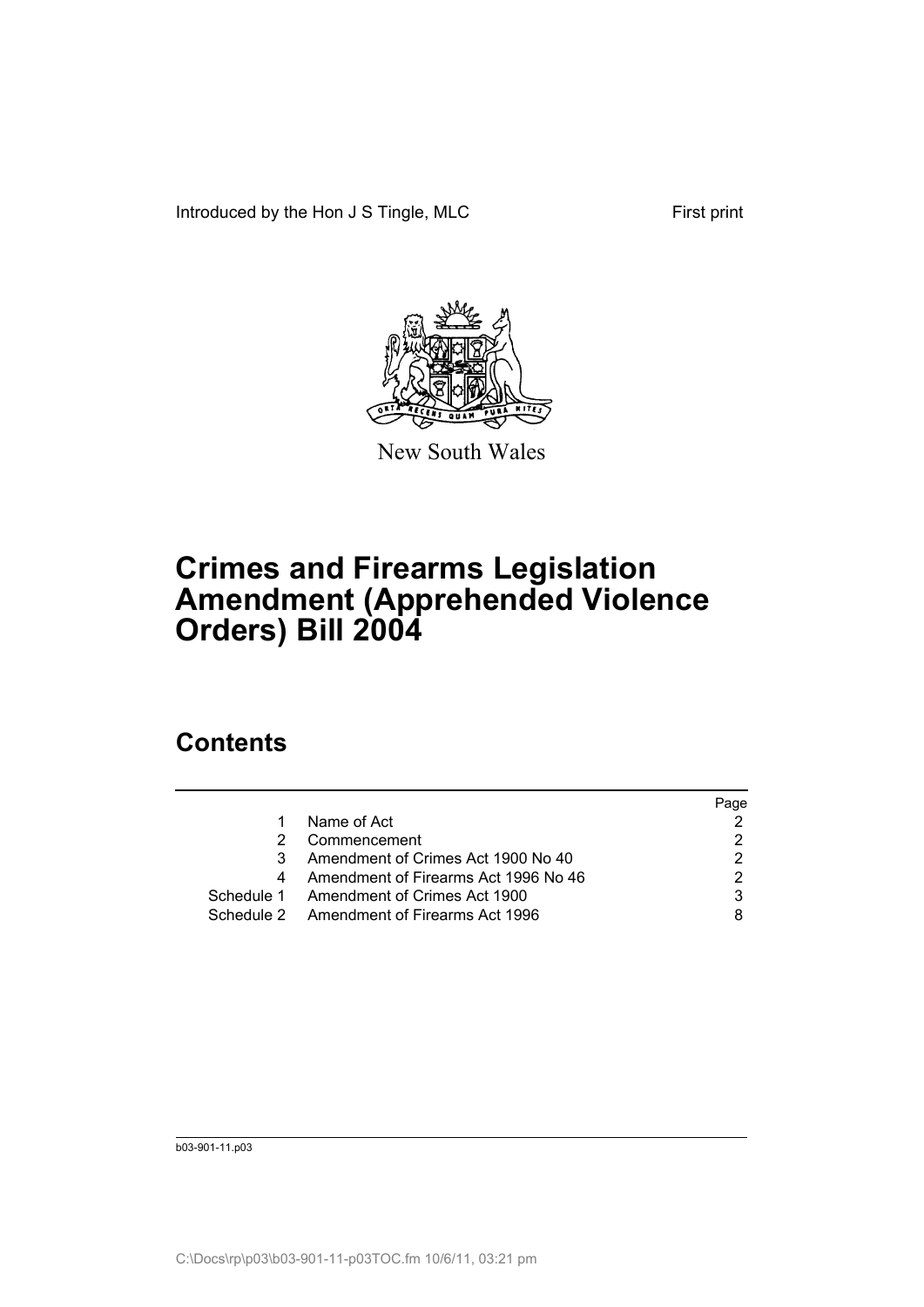Page

Contents page 2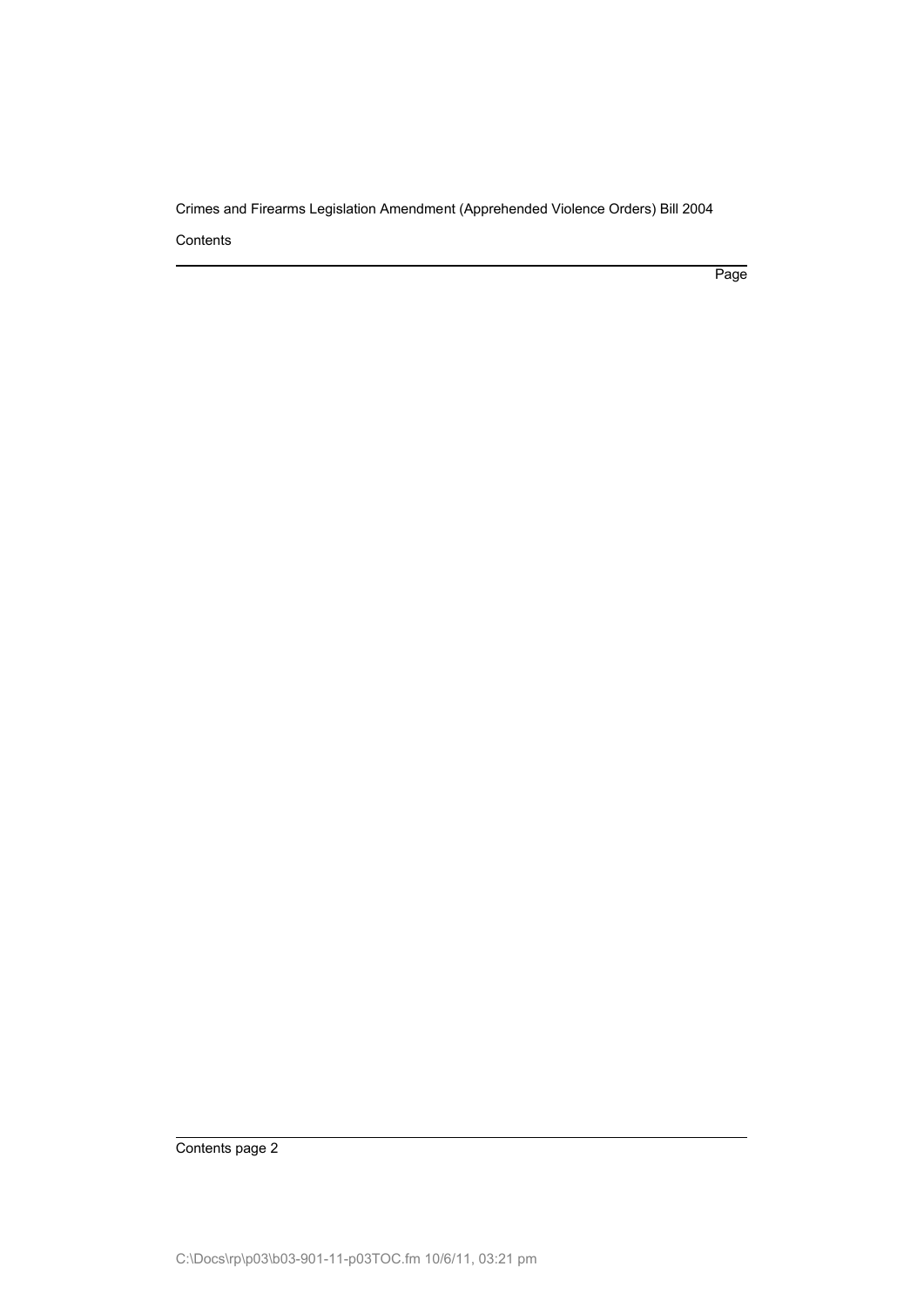

New South Wales

## **Crimes and Firearms Legislation Amendment (Apprehended Violence Orders) Bill 2004**

No , 2004

## **A Bill for**

An Act to amend the *Crimes Act 1900* to create an offence of making vexatious or frivolous applications for apprehended violence orders; to amend the *Firearms Act 1996* with respect to the effect of apprehended violence orders; and for other purposes.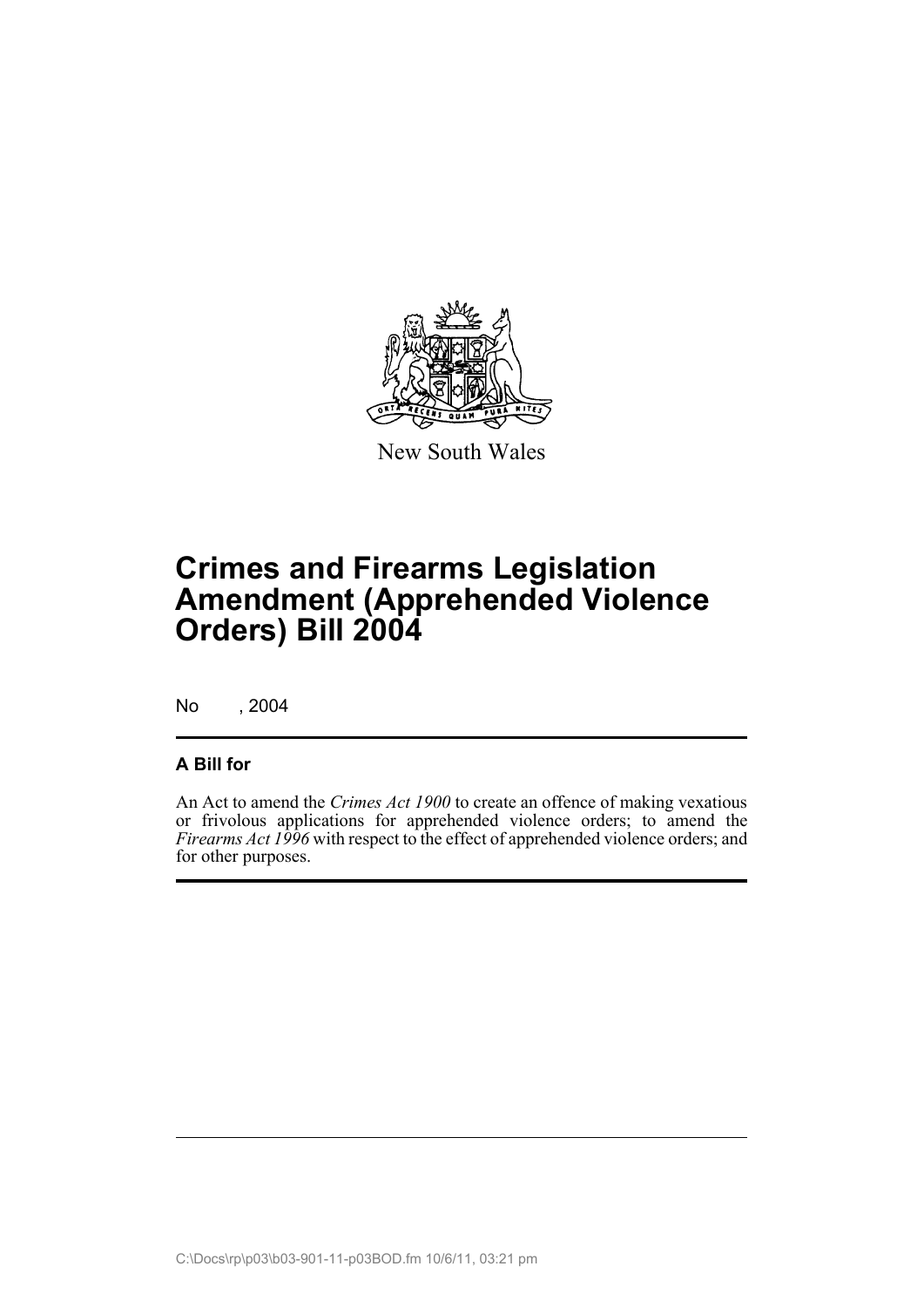|             | The Legislature of New South Wales enacts:                                                           |                     |
|-------------|------------------------------------------------------------------------------------------------------|---------------------|
| 1           | Name of Act                                                                                          | 2                   |
|             | This Act is the Crimes and Firearms Legislation Amendment<br>(Apprehended Violence Orders) Act 2004. | 3<br>$\overline{4}$ |
| $\mathbf 2$ | Commencement                                                                                         | 5                   |
|             | This Act commences on the date of assent.                                                            | 6                   |
| 3           | Amendment of Crimes Act 1900 No 40                                                                   | 7                   |
|             | The <i>Crimes Act 1900</i> is amended as set out in Schedule 1.                                      | 8                   |
| 4           | Amendment of Firearms Act 1996 No 46                                                                 | 9                   |
|             | The <i>Firearms Act 1996</i> is amended as set out in Schedule 2.                                    | 10                  |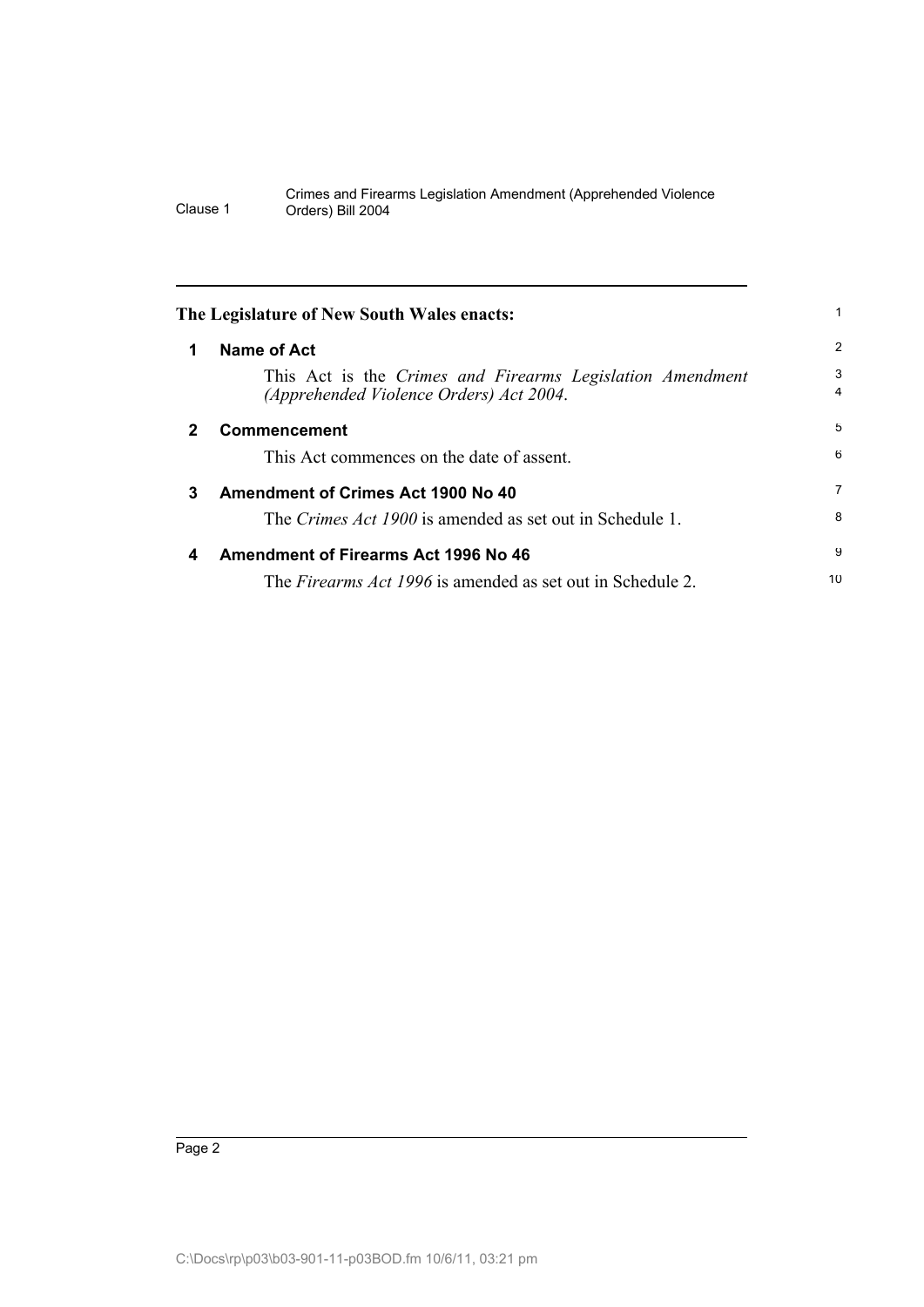Amendment of Crimes Act 1900 Schedule 1

|               |                       |     | <b>Schedule 1 Amendment of Crimes Act 1900</b><br>(Section 3)                                                                                                                                                                            | 1<br>$\overline{2}$  |
|---------------|-----------------------|-----|------------------------------------------------------------------------------------------------------------------------------------------------------------------------------------------------------------------------------------------|----------------------|
| [1]           | <b>Section 562AEA</b> |     |                                                                                                                                                                                                                                          | 3                    |
|               |                       |     | Insert after section 562AE:                                                                                                                                                                                                              | 4                    |
| 562AEA        |                       |     | Obligation to refuse to make order in certain ADVO matters                                                                                                                                                                               | 5                    |
|               |                       |     | A court must refuse to make an apprehended domestic<br>violence order if the court is satisfied that:                                                                                                                                    | 6<br>$\overline{7}$  |
|               |                       | (a) | the defendant was not advised of the particulars of the<br>complaint before the complaint was made, or                                                                                                                                   | 8<br>9               |
|               |                       | (b) | the defendant was not given an opportunity to be<br>officially interviewed regarding the particulars of the<br>complaint before the complaint was made, or                                                                               | 10<br>11<br>12       |
|               |                       | (c) | the particulars of the complaint were not adequately<br>investigated before the complaint was made, or                                                                                                                                   | 13<br>14             |
|               |                       | (d) | the complaint is frivolous, vexatious or without<br>substance.                                                                                                                                                                           | 15<br>16             |
| [2]           | <b>Section 562AFA</b> |     |                                                                                                                                                                                                                                          | 17                   |
|               |                       |     | Insert after section 562AF:                                                                                                                                                                                                              | 18                   |
| <b>562AFA</b> |                       |     | Obligation to refuse to issue process in certain ADVO matters                                                                                                                                                                            | 19                   |
|               |                       |     | An authorised justice must refuse to issue process where a<br>complaint for an apprehended domestic violence order is<br>made if the authorised justice is satisfied that the complaint is<br>frivolous, vexatious or without substance. | 20<br>21<br>22<br>23 |
| [3]           | <b>Section 562AIA</b> |     |                                                                                                                                                                                                                                          | 24                   |
|               |                       |     | Insert after section 562AI:                                                                                                                                                                                                              | 25                   |
| <b>562AIA</b> |                       |     | Obligation to refuse to make order in certain APVO matters                                                                                                                                                                               | 26                   |
|               |                       |     | A court must refuse to make an apprehended personal<br>violence order if the court is satisfied that:                                                                                                                                    | 27<br>28             |
|               |                       | (a) | the defendant was not advised of the particulars of the<br>complaint before the complaint was made, or                                                                                                                                   | 29<br>30             |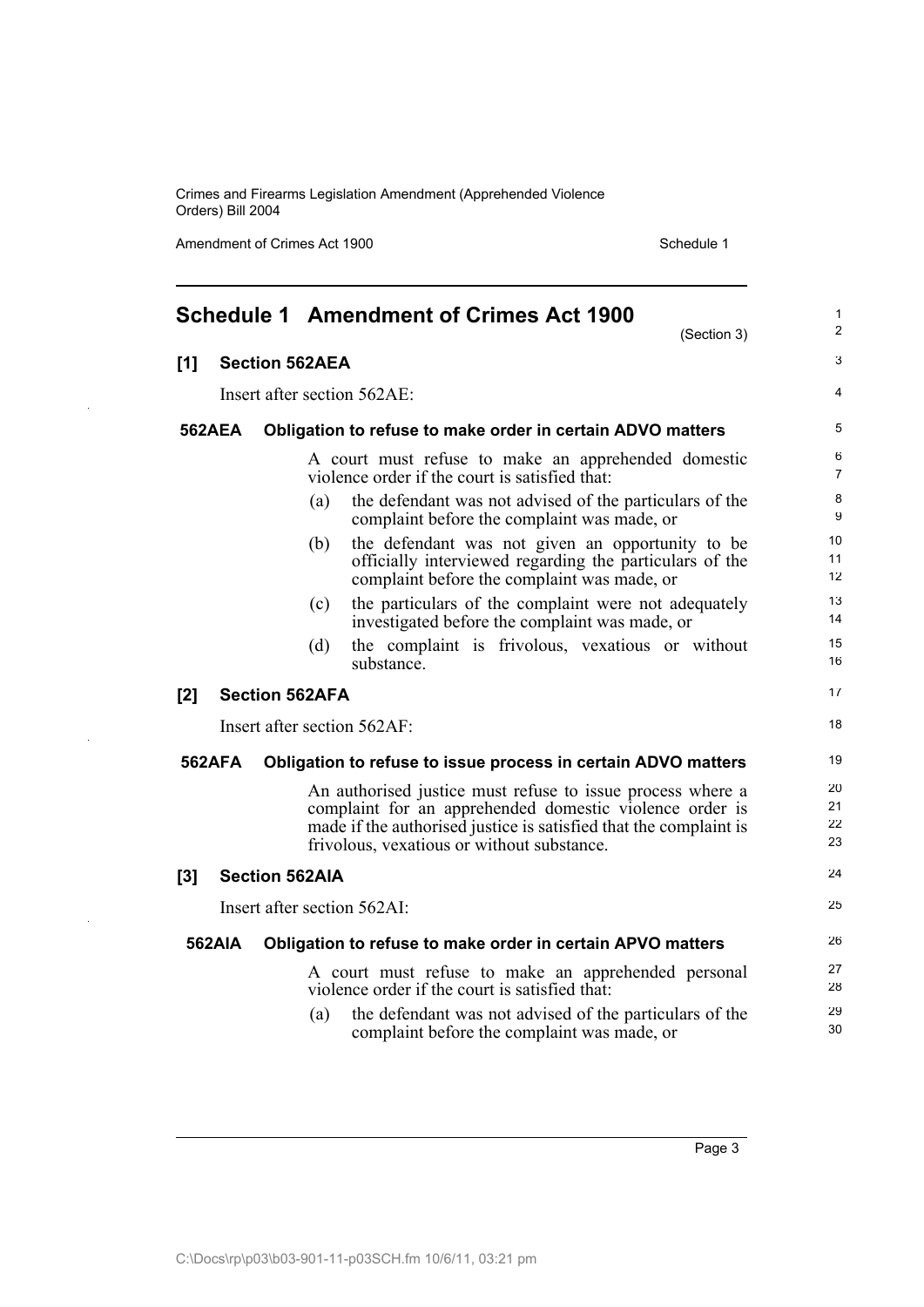Schedule 1 Amendment of Crimes Act 1900

|     |                       | (b)<br>the defendant was not given an opportunity to be<br>officially interviewed regarding the particulars of the<br>complaint before the complaint was made, or                                                                                                                                                                                                                                                                                                     | 1<br>$\overline{c}$<br>3               |
|-----|-----------------------|-----------------------------------------------------------------------------------------------------------------------------------------------------------------------------------------------------------------------------------------------------------------------------------------------------------------------------------------------------------------------------------------------------------------------------------------------------------------------|----------------------------------------|
|     |                       | the particulars of the complaint were not adequately<br>(c)<br>investigated before the complaint was made, or                                                                                                                                                                                                                                                                                                                                                         | 4<br>5                                 |
|     |                       | the complaint is frivolous, vexatious or without<br>(d)<br>substance.                                                                                                                                                                                                                                                                                                                                                                                                 | 6<br>7                                 |
| [4] | matters               | Section 562AK Discretion to refuse to issue process in APVO                                                                                                                                                                                                                                                                                                                                                                                                           | 8<br>9                                 |
|     | $562AK(3)$ .          | Omit "is frivolous, vexatious, without substance or" from section                                                                                                                                                                                                                                                                                                                                                                                                     | 10<br>11                               |
| [5] | <b>Section 562AKA</b> |                                                                                                                                                                                                                                                                                                                                                                                                                                                                       | 12                                     |
|     |                       | Insert after section 562AK:                                                                                                                                                                                                                                                                                                                                                                                                                                           | 13                                     |
|     | 562AKA                | Obligation to refuse to issue process in certain APVO matters                                                                                                                                                                                                                                                                                                                                                                                                         | 14                                     |
|     |                       | An authorised justice must refuse to issue process where a<br>complaint for an apprehended personal violence order is made<br>if the authorised justice is satisfied that the complaint is<br>frivolous, vexatious or without substance.                                                                                                                                                                                                                              | 15<br>16<br>17<br>18                   |
| [6] |                       | Section 562BA Orders made with consent of parties                                                                                                                                                                                                                                                                                                                                                                                                                     | 19                                     |
|     |                       | Insert after section $562BA(3)$ :                                                                                                                                                                                                                                                                                                                                                                                                                                     | 20                                     |
|     | (4)                   | A court must not make such an order unless the court is<br>satisfied that, before giving his or her consent to the making<br>of the order, the defendant was given a written statement<br>explaining the consequences of the making of the order on the<br>defendant's ability to possess a firearm, his or her ability to be<br>issued with or hold a licence or permit under the <i>Firearms</i><br>Act 1996 and his or her eligibility to hold certain employment. | 21<br>22<br>23<br>24<br>25<br>26<br>27 |
| [7] |                       | <b>Section 562BB Interim court orders</b>                                                                                                                                                                                                                                                                                                                                                                                                                             | 28                                     |
|     |                       | Insert after section 562BB (6):                                                                                                                                                                                                                                                                                                                                                                                                                                       | 29                                     |
|     | (7)                   | A court must refuse to make an order under section 562AE or<br>562AI confirming an interim order if the court is satisfied<br>that:                                                                                                                                                                                                                                                                                                                                   | 30<br>31<br>32                         |
|     |                       |                                                                                                                                                                                                                                                                                                                                                                                                                                                                       |                                        |

l.

 $\ddot{\phantom{a}}$ 

l.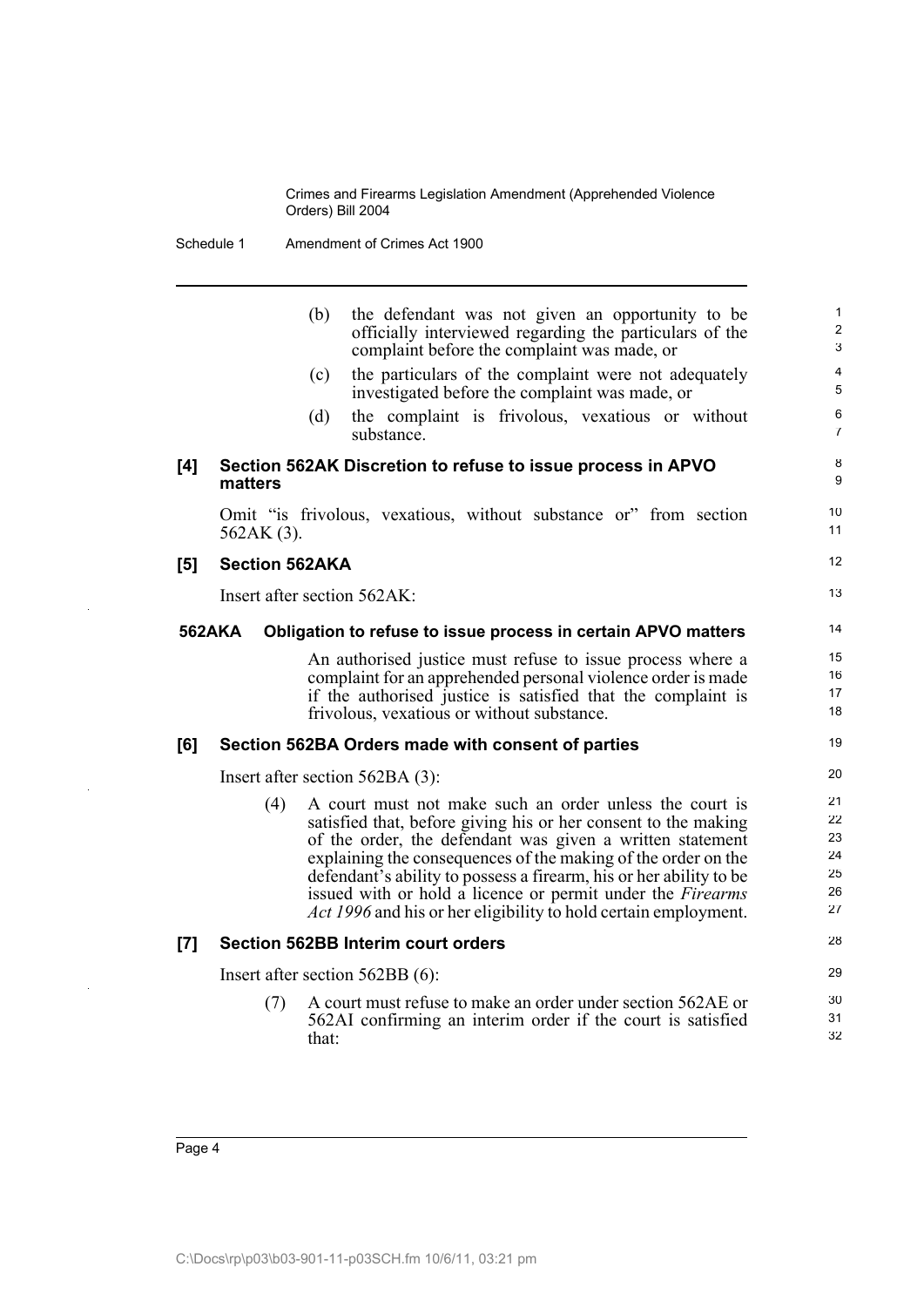Amendment of Crimes Act 1900 Schedule 1

l,

|     |       | (a)                         | the defendant was not advised of the particulars of the<br>matter before the defendant was required to appear at<br>the further hearing of the matter by the court, or                                                     | 1<br>$\overline{2}$<br>$\mathsf 3$           |
|-----|-------|-----------------------------|----------------------------------------------------------------------------------------------------------------------------------------------------------------------------------------------------------------------------|----------------------------------------------|
|     |       | (b)                         | the defendant was not given an opportunity to be<br>officially interviewed regarding the particulars of the<br>matter before the defendant was required to appear at<br>the further hearing of the matter by the court, or | 4<br>5<br>$\boldsymbol{6}$<br>$\overline{7}$ |
|     |       | (c)                         | the particulars of the matter were not adequately<br>investigated before the defendant was required to<br>appear at the further hearing of the matter by the court,<br>or                                                  | 8<br>9<br>10<br>11                           |
|     |       | (d)                         | the matter is frivolous, vexatious or without substance.                                                                                                                                                                   | 12                                           |
| [8] |       | <b>Section 562DB</b>        |                                                                                                                                                                                                                            | 13                                           |
|     |       | Insert after section 562DA: |                                                                                                                                                                                                                            | 14                                           |
|     | 562DB |                             | Defendant must be told how long AVO applies                                                                                                                                                                                | 15                                           |
|     |       |                             | A court that makes an order must ensure that the defendant is<br>given a written statement explaining the following:                                                                                                       | 16<br>17                                     |
|     |       | (a)                         | the period for which the order remains in force,                                                                                                                                                                           | 18                                           |
|     |       | (b)                         | that the order will remain in force for that period unless<br>it is revoked, even if the protected person is no longer<br>fearful of the defendant,                                                                        | 19<br>20<br>21                               |
|     |       | (c)                         | that the defendant has the right to apply to the court for<br>variation or revocation of the order,                                                                                                                        | 22<br>23                                     |
|     |       | (d)                         | the procedure for applying to the court for variation or<br>revocation of the order,                                                                                                                                       | 24<br>25                                     |
|     |       | (e)                         | that if the defendant is successful in having the order<br>revoked, the defendant will not be required to pay court<br>costs or any other participant's costs,                                                             | 26<br>27<br>28                               |
|     |       | (f)                         | that, unless the order is revoked, it will have the effect<br>of denying the defendant the right to be issued with<br>certain licences, permits or authorities in relation to<br>firearms for a period of up to 10 years.  | 29<br>30<br>31<br>32                         |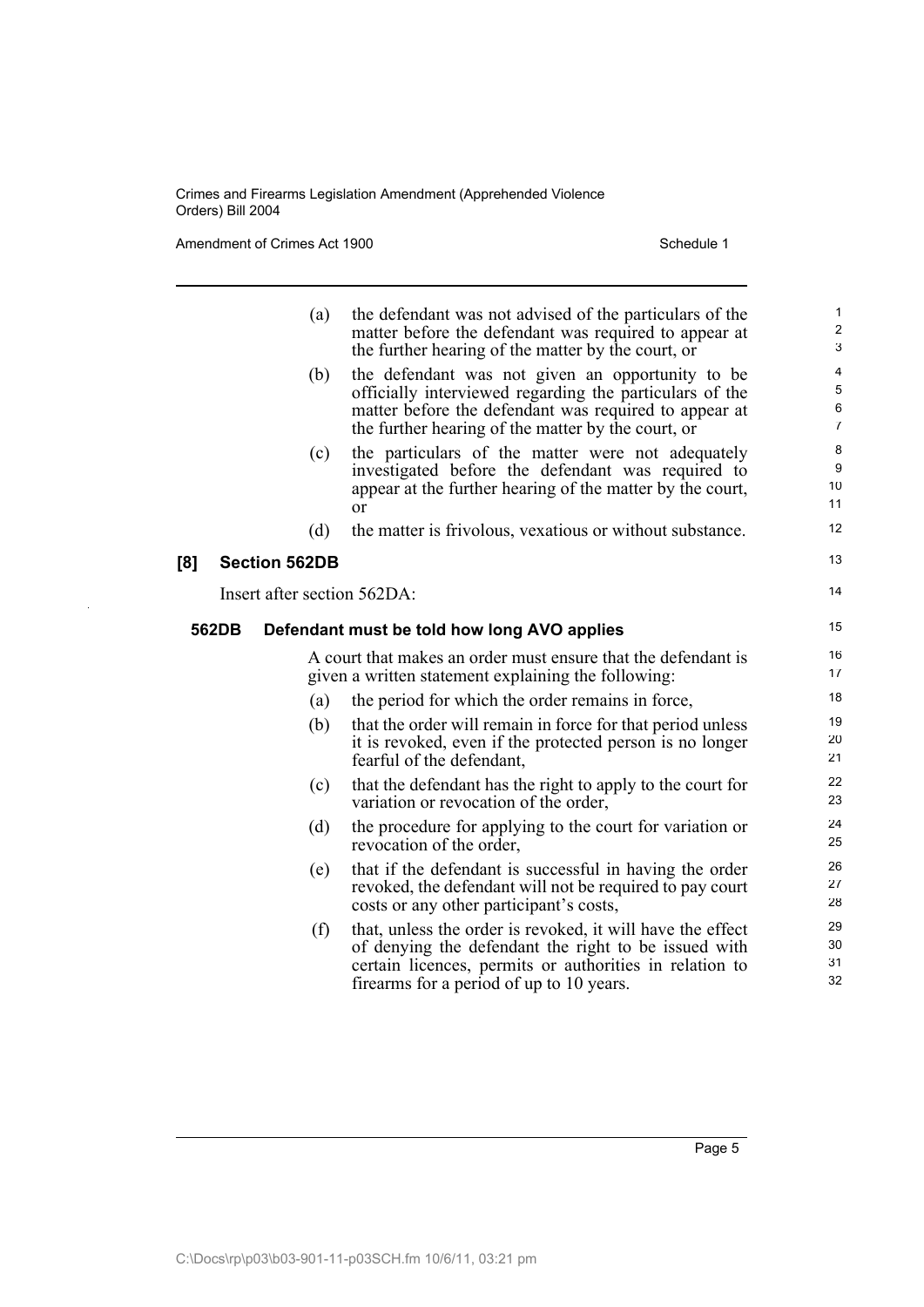Schedule 1 Amendment of Crimes Act 1900

### **[9] Section 562F Variation or revocation of court orders**

Insert after section 562F (8):

(9) If an order is revoked under this section, no court costs (such as any application fee or other court fee) are payable by the defendant in relation to the revocation of the order and no order for costs can be made against the defendant in relation to the revocation.

9

22

#### **[10] Section 562FAA**

Insert after section 562F:

#### **562FAA Obligation to return firearms licence or permit if AVO revoked**

- (1) This section applies if a court made an order under section 562D  $(\overline{3})$  requiring a person to surrender to the Commissioner of Police any licence or permit under the *Firearms Act 1996* when it made an apprehended violence order.
- (2) If a court revokes an apprehended violence order it must also make an order requiring the Commissioner of Police to return to the defendant any licence or permit under the *Firearms Act 1996* surrendered in accordance with the court's order when it made the apprehended violence order.

#### **[11] Section 562XA**

Insert after section 562X:

#### **562XA Offences relating to making of complaints for AVOs and requests for interim AVOs**

(1) A person must not make a complaint for an apprehended violence order, or a request for an interim apprehended violence order, that is frivolous, vexatious or without substance.

Maximum penalty: 20 penalty units.

(2) A person must not make more than one complaint for an apprehended violence order, or a request for an interim apprehended violence order, where those complaints, requests, or complaints and requests, together are vexatious.

Maximum penalty: 20 penalty units.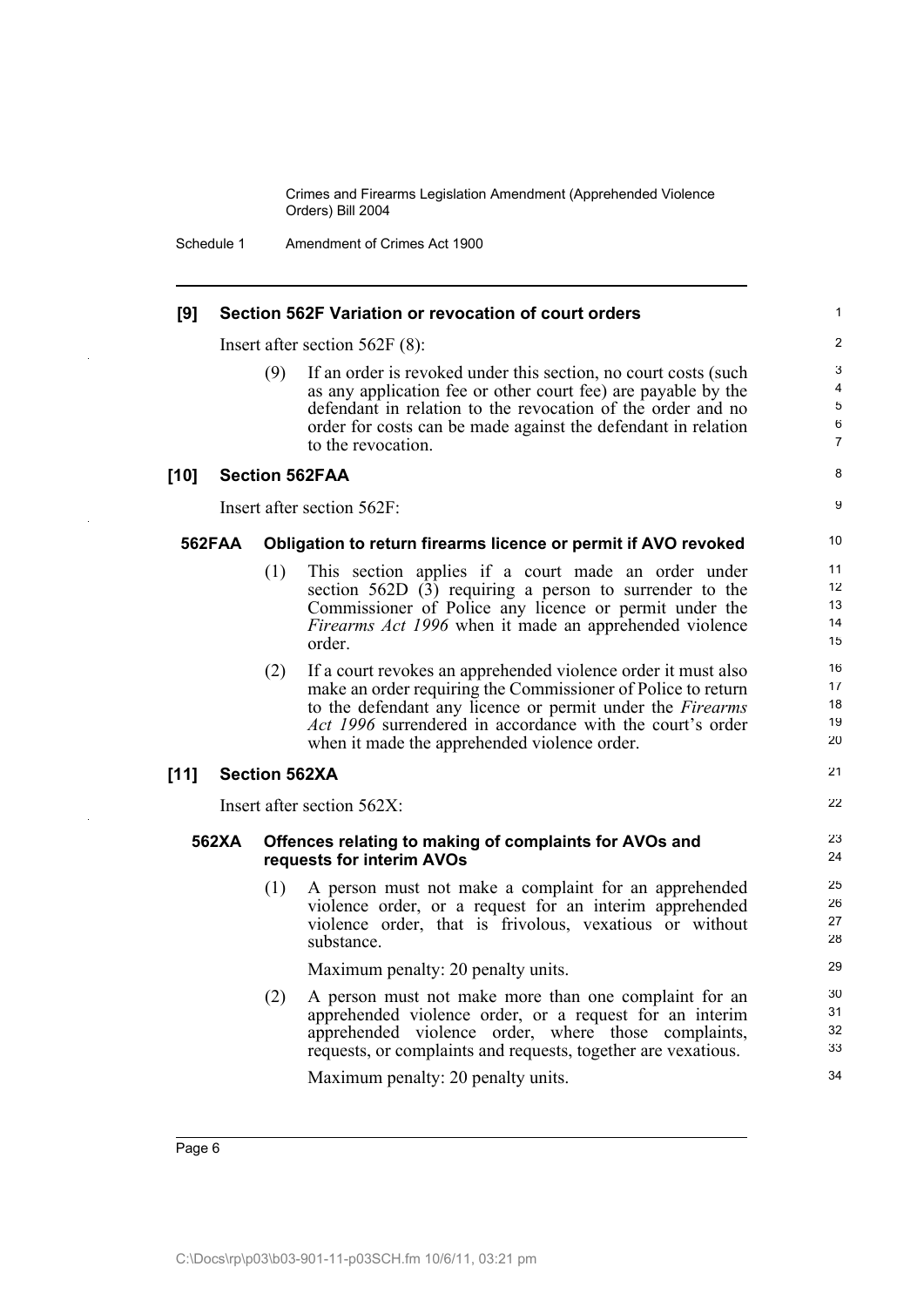Amendment of Crimes Act 1900 New York 1990 New York 1990 Schedule 1

| (3) | A person <i>(the applicant)</i> must not make a complaint for an |
|-----|------------------------------------------------------------------|
|     | apprehended violence order, or a request for an interim          |
|     | apprehended violence order, against another person unless the    |
|     | applicant in fact fears:                                         |
|     | (a) the commission by the other person of a personal             |

- (a) the commission by the other person of a personal violence offence against the applicant, or
- (b) the engagement of the other person in conduct amounting to harassment or molestation of the applicant, or
- (c) the engagement of the other person in conduct in which the other person intimidates the applicant or a person with whom the applicant has a domestic relationship or stalks the applicant.

Maximum penalty: 20 penalty units.

- (4) A person must not make a statement in a complaint for an apprehended violence order, or in a request for an interim apprehended violence order:
	- (a) that the person knows is false or misleading in a material particular, or
	- (b) that the person knows omits any matter or thing without which the statement is misleading in a material particular.

Maximum penalty: 20 penalty units.

(5) In determining the penalty to be imposed for an offence under this section, the court may have regard to the effect that the application for an apprehended violence order or the request for an interim apprehended violence order, and the hearing of that application or that request, had on the defendant's life, employment, reputation, rights and liberties. This does not limit the other matters to which the court may have regard.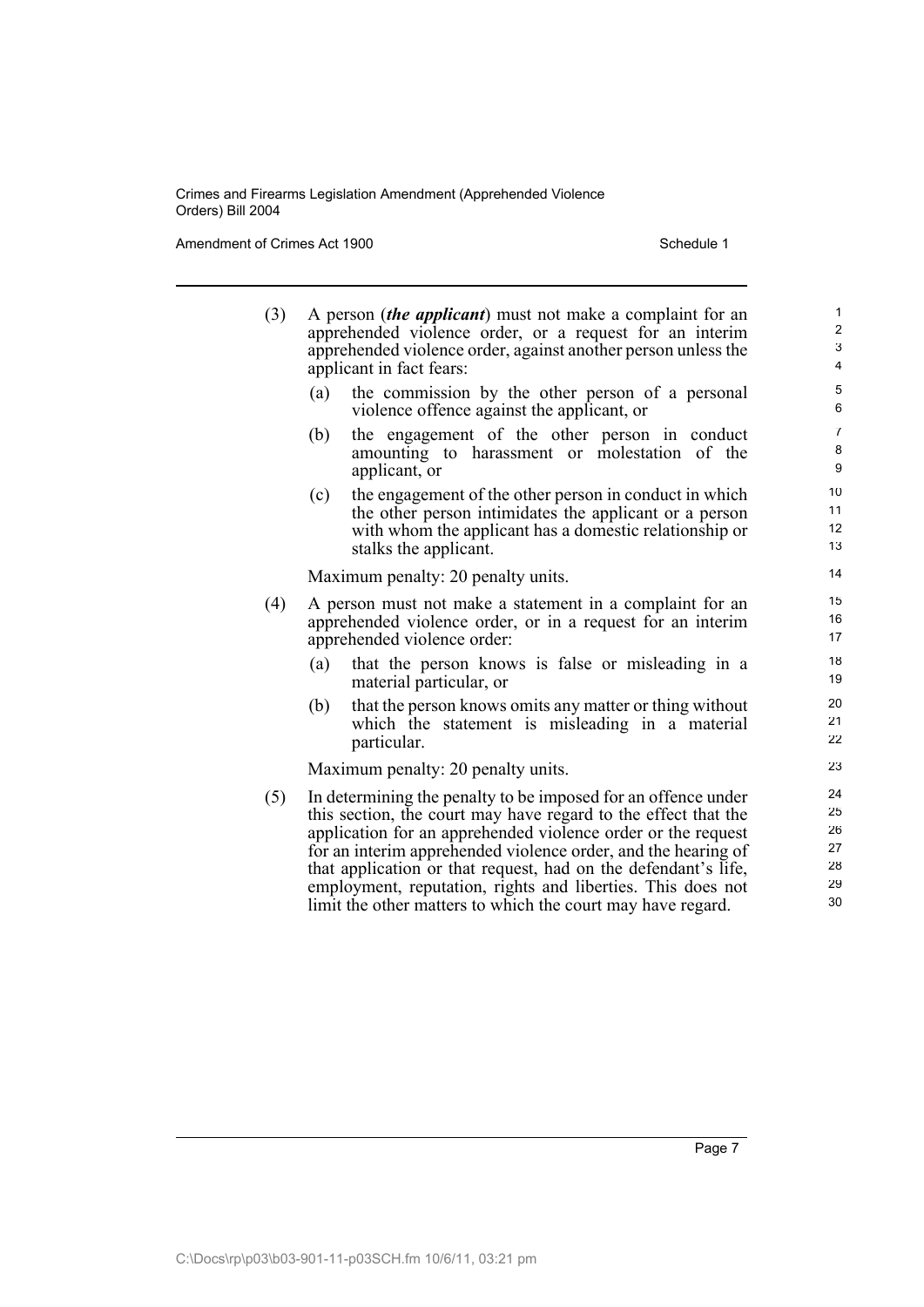Schedule 2 Amendment of Firearms Act 1996

## **Schedule 2 Amendment of Firearms Act 1996**

(Section 4)

1 2 3

19  $20$ 

## **[1] Section 11 General restrictions on issue of licences**

Omit section 11 (5) (c). Insert instead:

| (c)  | is subject to an apprehended violence order, unless a<br>court has made an order under section 25A that the<br>apprehended violence order is to be disregarded for this<br>purpose from the time specified in the further order, or |  |
|------|-------------------------------------------------------------------------------------------------------------------------------------------------------------------------------------------------------------------------------------|--|
| (c1) | has, at any time within 10 years before the application                                                                                                                                                                             |  |

- for the licence was made, been both:
	- (i) subject to an apprehended violence order (other than an order that has been revoked), and
	- (ii) the holder of a licence or permit under this Act or the *Firearms Act 1989*,

unless a court has made a further order under section 25A that the apprehended violence order is to be disregarded for this purpose from the time specified in the further order, or

## **[2] Section 23**

Omit the section. Insert instead:

### **23 Court may suspend licence on making of interim apprehended violence order**

- (1) A court that makes an interim apprehended violence order against a person may order that any licence that authorises the person to possess or use a firearm is suspended (*a suspension order*).
- (2) A suspension order may be made at the time of the making of the interim apprehended violence order or at a later time while the interim apprehended violence order remains in force.
- (3) The court must not make such a suspension order unless the court has had regard to the nature of the matters that gave rise to the interim apprehended violence order and, having done so, is satisfied that the person's licence should be suspended.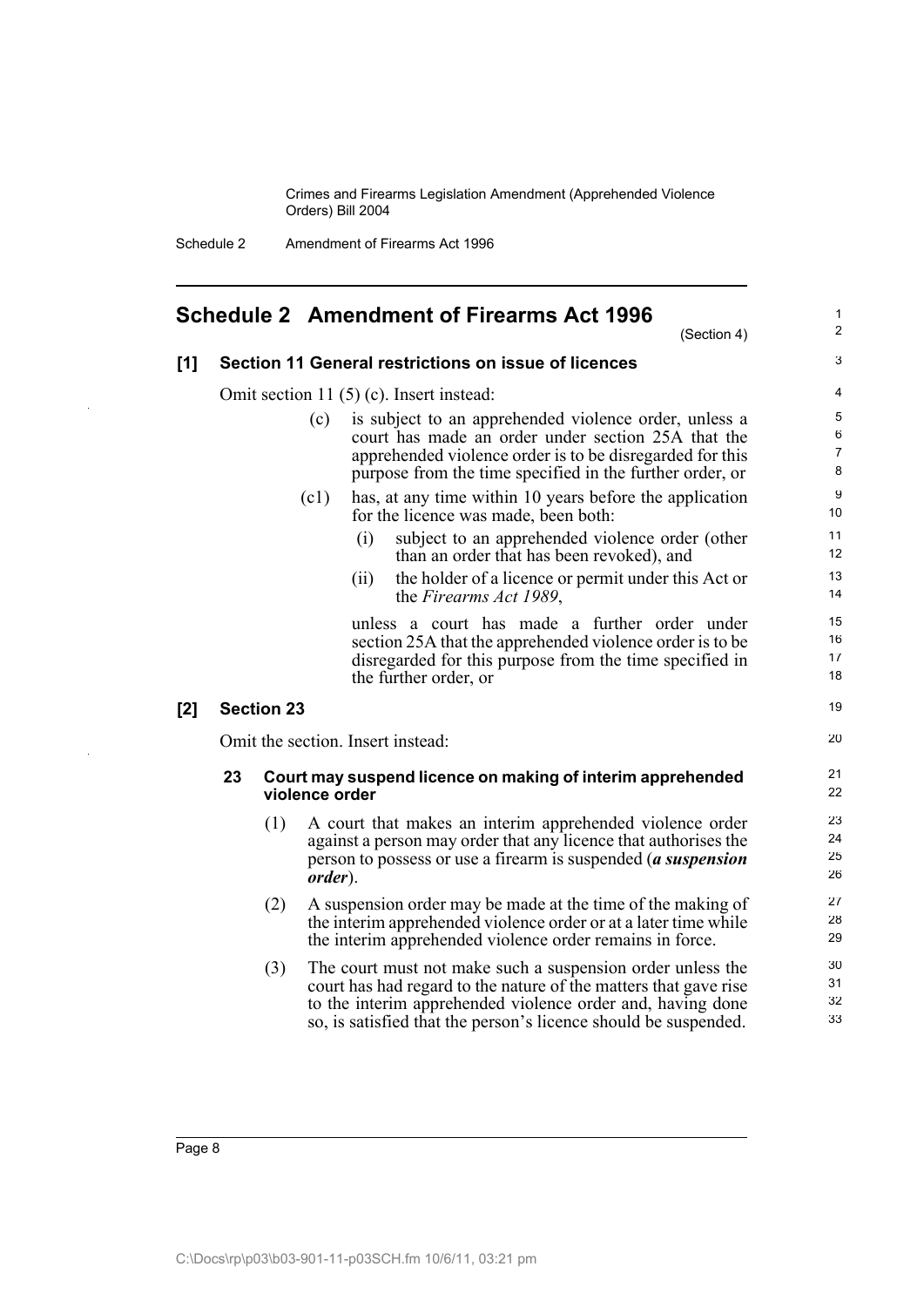Amendment of Firearms Act 1996 Schedule 2

l,

 $\ddot{\phantom{a}}$ 

|     |     | (4)                | If a suspension order is made, the licence concerned is<br>suspended until the interim apprehended violence order is<br>confirmed or revoked, or until such time as the court<br>otherwise orders.                                                 | 1<br>$\overline{2}$<br>3<br>4  |
|-----|-----|--------------------|----------------------------------------------------------------------------------------------------------------------------------------------------------------------------------------------------------------------------------------------------|--------------------------------|
|     |     | (5)                | A court that has made a suspension order may revoke the<br>order at any time while the interim apprehended violence<br>order remains in force.                                                                                                     | 5<br>$\,6\,$<br>$\overline{7}$ |
| [3] |     |                    | <b>Section 24 Revocation of licence</b>                                                                                                                                                                                                            | 8                              |
|     |     |                    | Omit "or an apprehended violence order" from section 24 (1).                                                                                                                                                                                       | 9                              |
| [4] |     | <b>Section 24A</b> |                                                                                                                                                                                                                                                    | 10                             |
|     |     |                    | Insert after section 24:                                                                                                                                                                                                                           | 11                             |
|     | 24A | order              | Court may revoke licence on making of apprehended violence                                                                                                                                                                                         | 12<br>13                       |
|     |     | (1)                | A court that makes an apprehended violence order against a<br>person may order that any licence that authorises the person<br>to possess or use a firearm is revoked (a revocation order).                                                         | 14<br>15<br>16                 |
|     |     | (2)                | A revocation order may be made at the time of the making of<br>the apprehended violence order or at a later time while the<br>apprehended violence order remains in force.                                                                         | 17<br>18<br>19                 |
|     |     | (3)                | The court must not make a revocation order unless the court<br>has had regard to the nature of the complaint that gave rise to<br>the apprehended violence order and, having done so, is<br>satisfied that the person's licence should be revoked. | 20<br>21<br>22<br>23           |
|     |     | (4)                | A court that has made a revocation order may revoke the order<br>at any time while the apprehended violence order remains in<br>force.                                                                                                             | 24<br>25<br>26                 |
| [5] |     |                    | Section 25 Surrender and seizure of firearms when licence<br>suspended or revoked                                                                                                                                                                  | 27<br>28                       |
|     |     |                    | Insert after section $25(2)$ :                                                                                                                                                                                                                     | 29                             |
|     |     | (3)                | The Commissioner must ensure that any firearm surrendered<br>or seized under this section is maintained in the same<br>condition as when it was surrendered or seized.                                                                             | 30<br>31<br>32                 |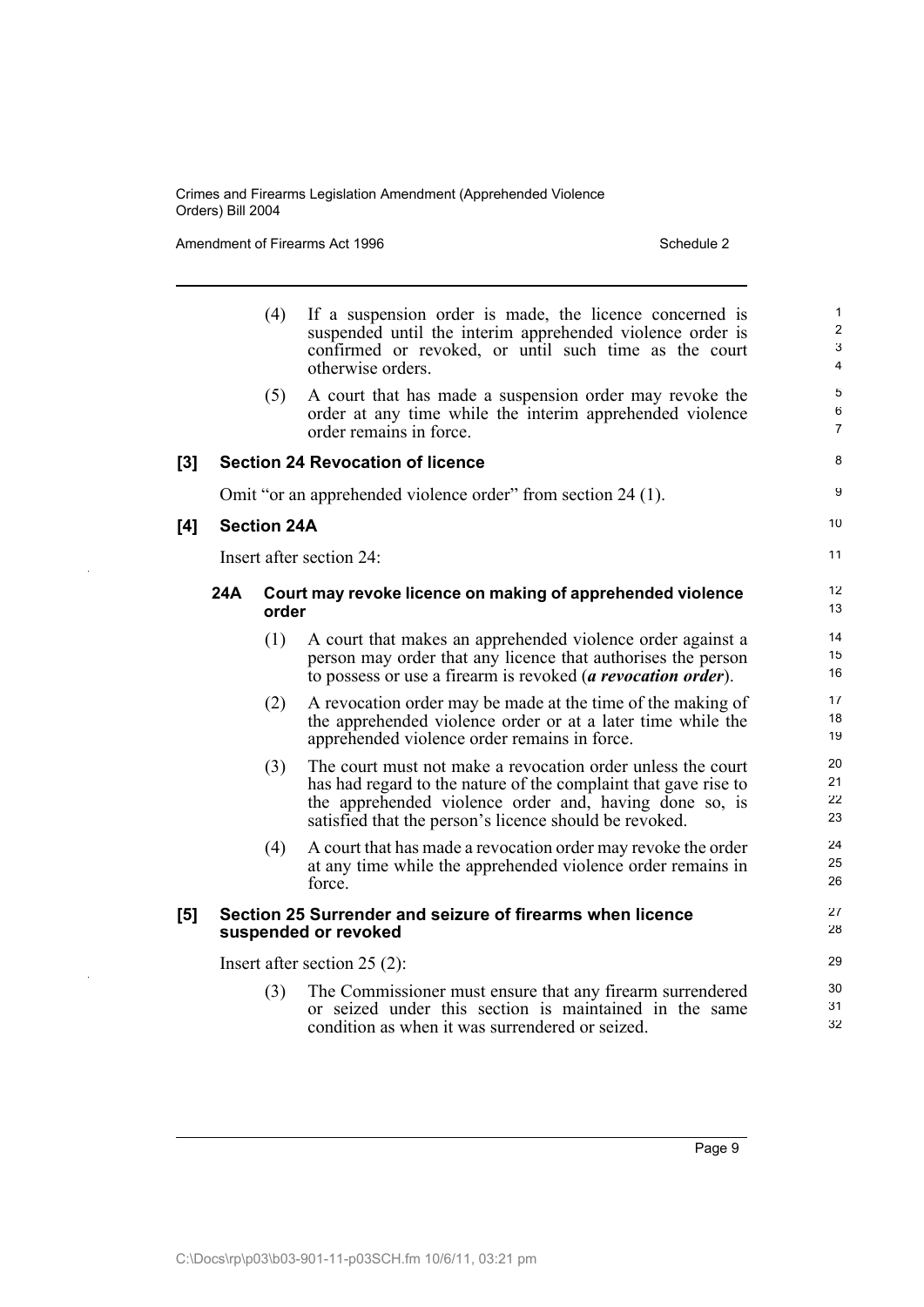Schedule 2 Amendment of Firearms Act 1996

#### **[6] Sections 25A–25C** Insert after section 25: **25A Court making apprehended violence order may specify the consequences of making of order on issue of licences and permits and on employment** (1) A court that makes an apprehended violence order against a person may order that the making of the apprehended violence order is to be disregarded for the purposes of section 11, 29 or 44A from the time specified in the order. (2) Such an order may be made at the time of the making of the apprehended violence order or at a later time, regardless of whether the apprehended violence order remains in force. (3) The court must not make such an order unless the court has had regard to the nature of the complaint that gave rise to the apprehended violence order and, having done so, is satisfied that the apprehended violence order should be disregarded for the purposes of section 11, 29 or 44A. **25B Restoration of licence or permit if AVO or revocation order revoked** (1) This section applies if: (a) a person's licence or permit was revoked by an order under section 24A because the person became subject to an apprehended violence order, and (b) the apprehended violence order is subsequently revoked in accordance with section 562F of the *Crimes Act 1900* or the order under section 24A is subsequently revoked. (2) If this section applies: (a) the licence or permit of the person is automatically restored from the time of the revocation of the apprehended violence order or the order under section 24A, as the case may be, and (b) the Commissioner must immediately return any licence or permit surrendered by the person when the person's licence or permit was revoked or must issue a new licence or permit to the person immediately. 1  $\overline{2}$ 3 4 5 6 7 8 9 10 11 12 13 14 15 16 17 18 19 20 21 22 23 24 25 26 27 28 29 30 31 32 33 34 35 36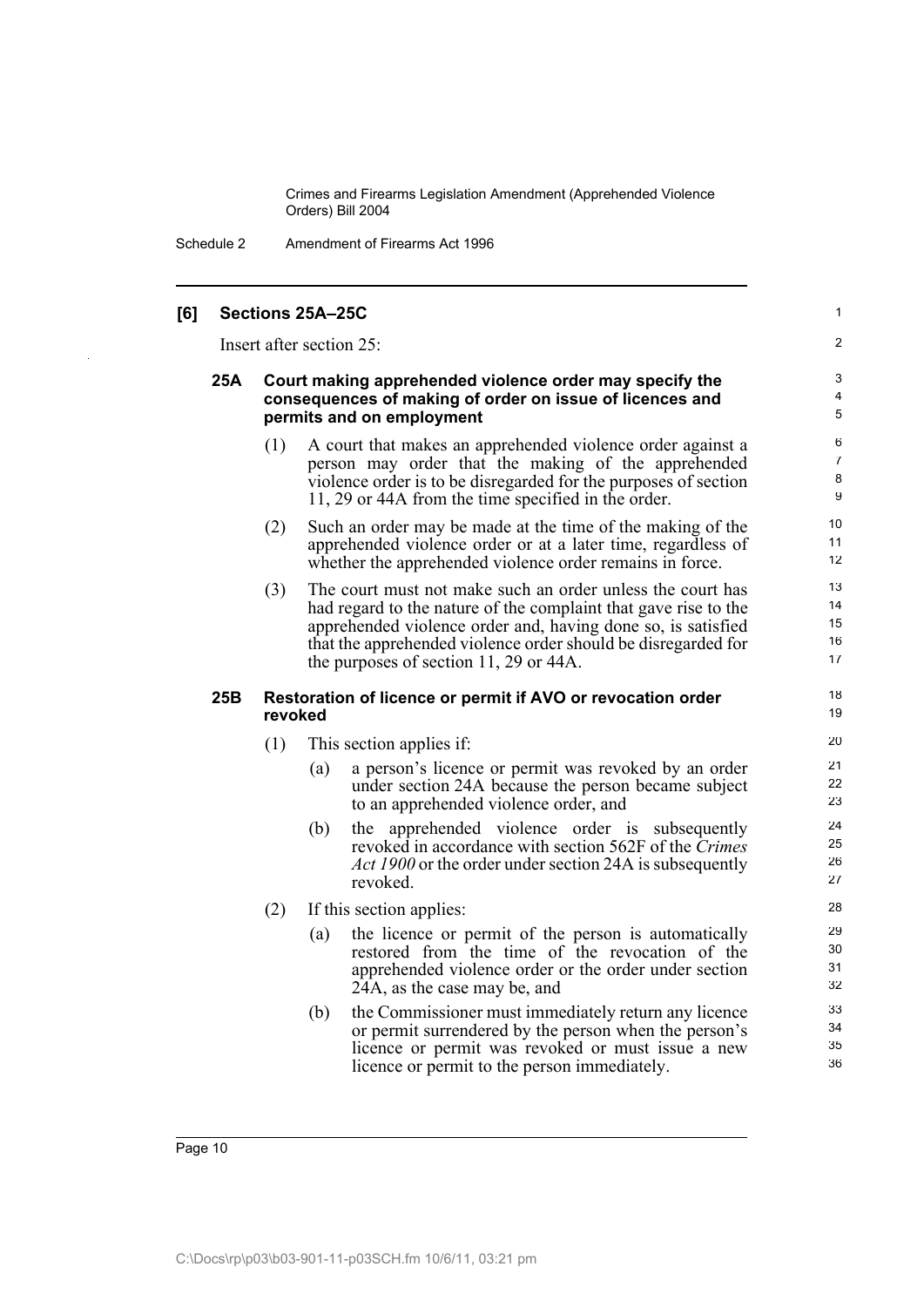Amendment of Firearms Act 1996 Schedule 2

 $\hat{\mathcal{L}}$ 

|     | <b>25C</b>                                      |     |      | Restoration of firearms if AVO or revocation order revoked                                                                                                                                                                                              | $\mathbf{1}$                                  |
|-----|-------------------------------------------------|-----|------|---------------------------------------------------------------------------------------------------------------------------------------------------------------------------------------------------------------------------------------------------------|-----------------------------------------------|
|     | (1)<br>This section applies if:                 |     |      |                                                                                                                                                                                                                                                         | $\overline{2}$                                |
|     |                                                 |     | (a)  | a person's licence or permit was suspended by an order<br>under section 23, or revoked by an order under section<br>24A, because the person became subject to an<br>apprehended violence order, and                                                     | 3<br>4<br>5<br>6                              |
|     |                                                 |     | (b)  | the apprehended violence order is subsequently<br>revoked in accordance with section 562F of the Crimes<br><i>Act 1900</i> or the order under section 24A is subsequently<br>revoked.                                                                   | $\overline{7}$<br>8<br>$\boldsymbol{9}$<br>10 |
|     |                                                 | (2) |      | If this section applies, any firearm surrendered by the person<br>under section $25(1)$ or seized by a police officer under section<br>25 (2) must be immediately returned to the person in the same<br>condition as when it was surrendered or seized. | 11<br>12<br>13<br>14                          |
| [7] |                                                 |     |      | <b>Section 29 General restrictions on issuing permits</b>                                                                                                                                                                                               | 15                                            |
|     | Omit section 29 (3) (c). Insert instead:        |     |      |                                                                                                                                                                                                                                                         |                                               |
|     |                                                 |     | (c)  | is subject to an apprehended violence order, unless a<br>court has made an order under section 25A that the<br>apprehended violence order is to be disregarded for this<br>purpose from the time specified in the further order, or                     | 17<br>18<br>19<br>20                          |
|     |                                                 |     | (c1) | has, at any time within 10 years before the application<br>for the permit was made, been both:                                                                                                                                                          | 21<br>22                                      |
|     |                                                 |     |      | (i)<br>subject to an apprehended violence order (other<br>than an order that has been revoked), and                                                                                                                                                     | 23<br>24                                      |
|     |                                                 |     |      | (ii)<br>the holder of a licence or permit under this Act or<br>the Firearms Act 1989,                                                                                                                                                                   | 25<br>26                                      |
|     |                                                 |     |      | unless a court has made a further order under<br>section 25A that the apprehended violence order is to be<br>disregarded for this purpose from the time specified in<br>the further order, or                                                           | 27<br>28<br>29<br>30                          |
| [8] |                                                 |     |      | <b>Section 30 Provisions relating to permits</b>                                                                                                                                                                                                        | 31                                            |
|     | Omit "by the Commissioner" from section 30 (4). |     |      | 32                                                                                                                                                                                                                                                      |                                               |